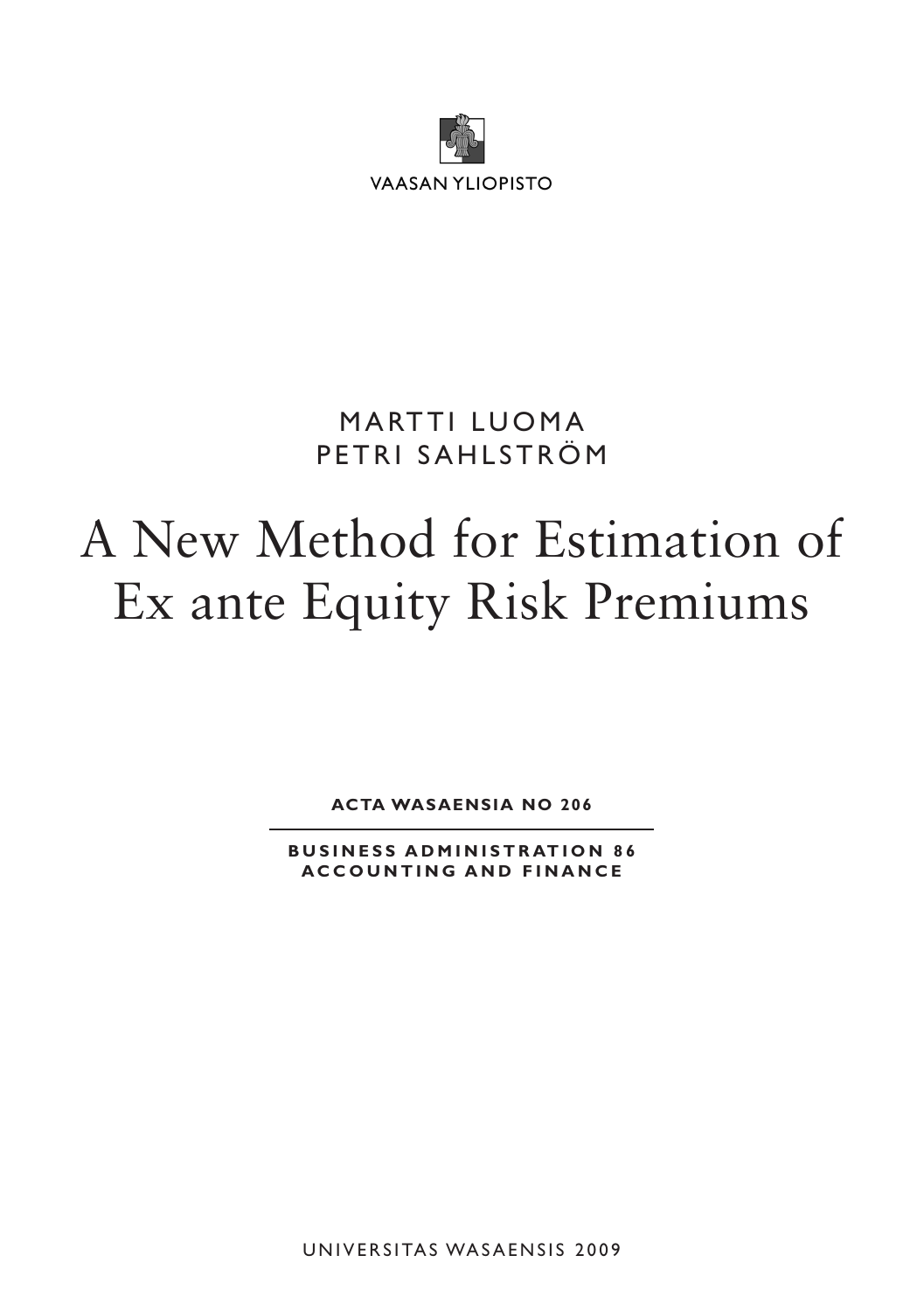Refereed by Professor Johan Knif Hanken School of Economics P.O. Box 287 FI–65101 Vaasa Finland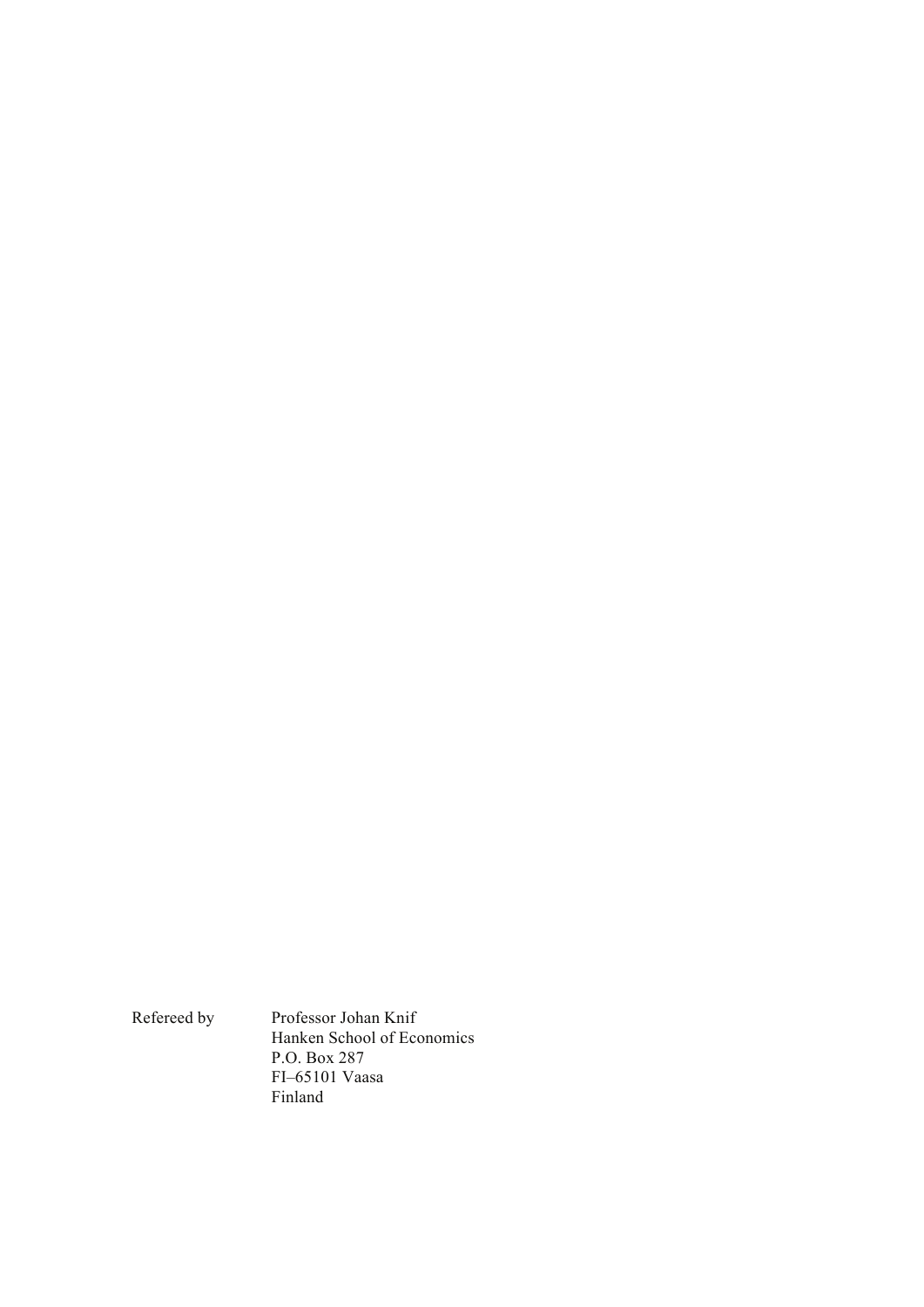| Julkaisija                                                                          | Julkaisuajankohta           |                                  |  |
|-------------------------------------------------------------------------------------|-----------------------------|----------------------------------|--|
| Vaasan yliopisto                                                                    |                             | Kesäkuu 2009                     |  |
| Tekijä(t)                                                                           |                             | Julkaisun tyyppi                 |  |
| Martti Luoma                                                                        | Monografia                  |                                  |  |
| Petri Sahlström                                                                     |                             | Julkaisusarjan nimi, osan numero |  |
|                                                                                     | Acta Wasaensia, 206         |                                  |  |
| <b>Yhteystiedot</b>                                                                 | <b>ISBN</b>                 |                                  |  |
| Martti Luoma                                                                        | $978 - 952 - 476 - 263 - 2$ |                                  |  |
| Vaasan yliopisto                                                                    | <b>ISSN</b>                 |                                  |  |
| Matemaattisten tieteiden laitos                                                     | 0355-2667, 1235-7871        |                                  |  |
| PL 700                                                                              | Sivumäärä                   | <b>Kieli</b>                     |  |
| 65101 Vaasa                                                                         | 24                          | englanti                         |  |
|                                                                                     |                             |                                  |  |
| Petri Sahlström                                                                     |                             |                                  |  |
| Oulun yliopisto                                                                     |                             |                                  |  |
| Laskentatoimen ja rahoituksen laitos                                                |                             |                                  |  |
| PL 4600                                                                             |                             |                                  |  |
| 90014 Oulun yliopisto                                                               |                             |                                  |  |
|                                                                                     |                             |                                  |  |
| Julkaisun nimike                                                                    |                             |                                  |  |
| Menetelmä ex ante -riskilisän estimoimiseksi                                        |                             |                                  |  |
| <b>Tiivistelmä</b>                                                                  |                             |                                  |  |
|                                                                                     |                             |                                  |  |
| Osakkeiden ex-ante riskilisää ovat kirjallisuudessa käsitelleet mm. Kocherlakota    |                             |                                  |  |
| (1996), Claus and Thomas (2001) and Fama and French (2002, 2006). Mallien           |                             |                                  |  |
| soveltamisessa käytäntöön ei kuitenkaan ole saavutettu konsensusta kuten Welch      |                             |                                  |  |
| (2000) toteaa. Artikkelin tarkoitus on käsitellä Welch'in (2000) esittelemää on-    |                             |                                  |  |
| gelmaa kehittämällä sovellus osakkeen riskilisän laskemiseksi. Menetelmä mää-       |                             |                                  |  |
| rittelee riskilisän osakkeen tulosennusteiden, osakkeen kurssin ja riskittömän kor- |                             |                                  |  |
| kokannan avulla. Menetelmä soveltuu työkaluksi mm. osakeanalyysejä tekeville.       |                             |                                  |  |

Kehitetty menetelmä mahdollistaa erilaiset vertailut, kuten esimerkiksi maiden ja

*JEL-luokitus:* G12, G31

toimialojen väliset vertailut.

#### **Asiasanat**  riskilisä, osakkeen arvonmääritys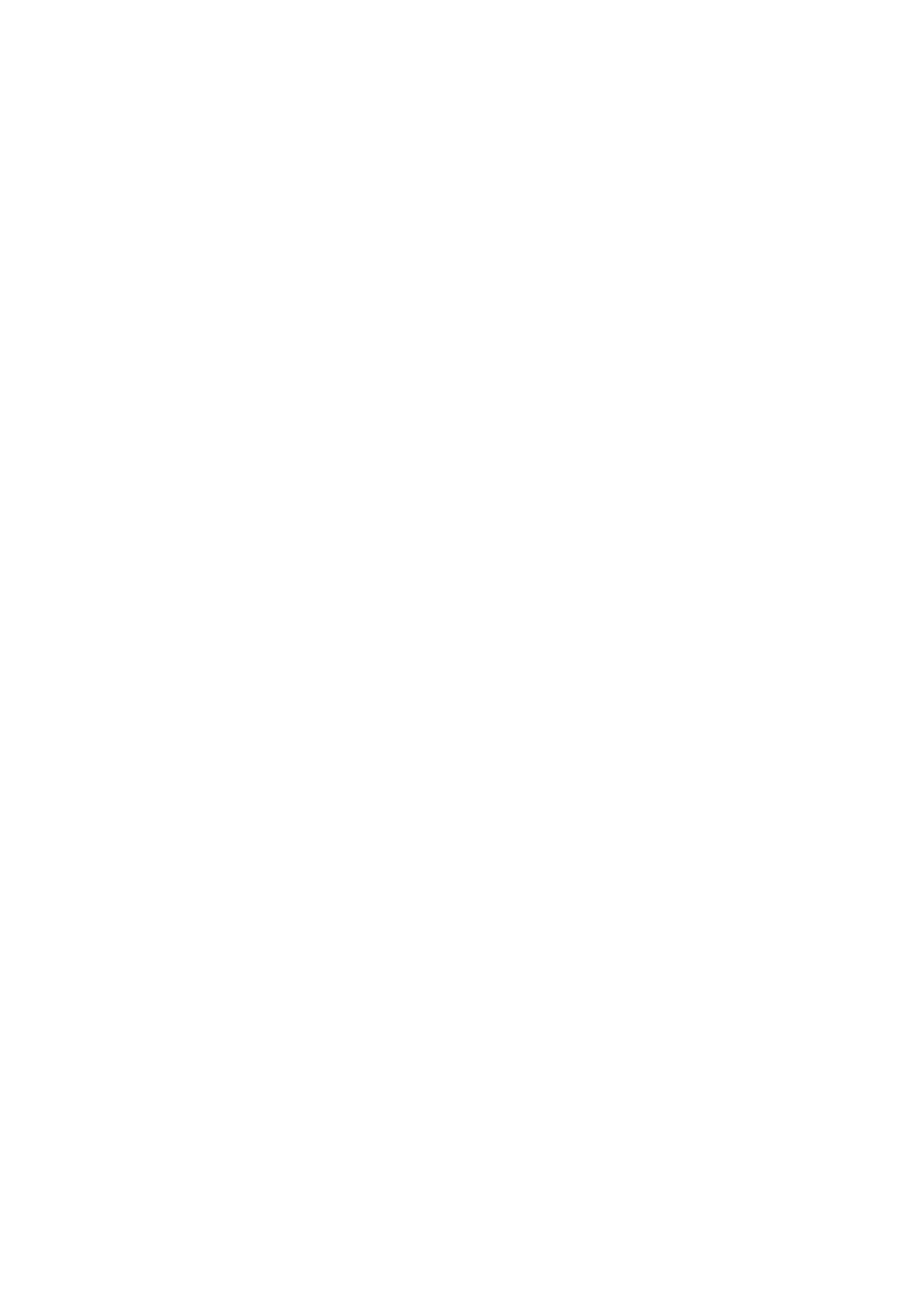| <b>Publisher</b>                                            | Date of publication         |          |  |
|-------------------------------------------------------------|-----------------------------|----------|--|
| Vaasan yliopisto                                            | <b>June 2009</b>            |          |  |
| Author(s)                                                   | <b>Type of publication</b>  |          |  |
| Martti Luoma                                                | Monograph                   |          |  |
| Petri Sahlström                                             | Name and number of series   |          |  |
|                                                             | Acta Wasaensia, 206         |          |  |
| <b>Contact information</b>                                  | <b>ISBN</b>                 |          |  |
| Martti Luoma                                                | $978 - 952 - 476 - 263 - 2$ |          |  |
| University of Vaasa                                         | <b>ISSN</b>                 |          |  |
| Department of Mathematics and                               | 0355-2667, 1235-7871        |          |  |
| <b>Statistics</b>                                           | Number of                   | Language |  |
| P.O. Box 700                                                | pages                       |          |  |
| FI-65101 Vaasa, Finland                                     | 24                          | English  |  |
|                                                             |                             |          |  |
| Petri Sahlström                                             |                             |          |  |
| University of Oulu                                          |                             |          |  |
| Department of Accounting and                                |                             |          |  |
| Finance                                                     |                             |          |  |
| P.O. Box 4600                                               |                             |          |  |
| FI-90014 University of Oulu                                 |                             |          |  |
|                                                             |                             |          |  |
| <b>Title of publication</b>                                 |                             |          |  |
| A new method for estimation of ex ante equity risk premiums |                             |          |  |

#### **Abstract**

Even though the estimation of the expected equity risk premium has gained some attention in recent literature (see e.g. Kocherlakota 1996, Claus and Thomas 2001 and Fama and French 2002, 2006), there is no consensus on how the models used in the estimation should be applied in practice, as Welch (2000) states. The purpose of this paper is to tackle the problem stated by Welch (2000) by developing an application to estimate the risk premium of a stock or whole stock market by exploiting the risk measure developed in the paper. The method can define the risk premium as a function of earnings forecasts, the current price of the equity and risk free rate of return. From a practical point of view, the method developed is especially suitable as a tool for analysts in their everyday work. It is also appropriate for different kinds of comparisons since the risk premium measure has the same meaning, for example, across countries and industries.

*JEL classification:* G12, G31

**Keywords**  risk premium, equity valuation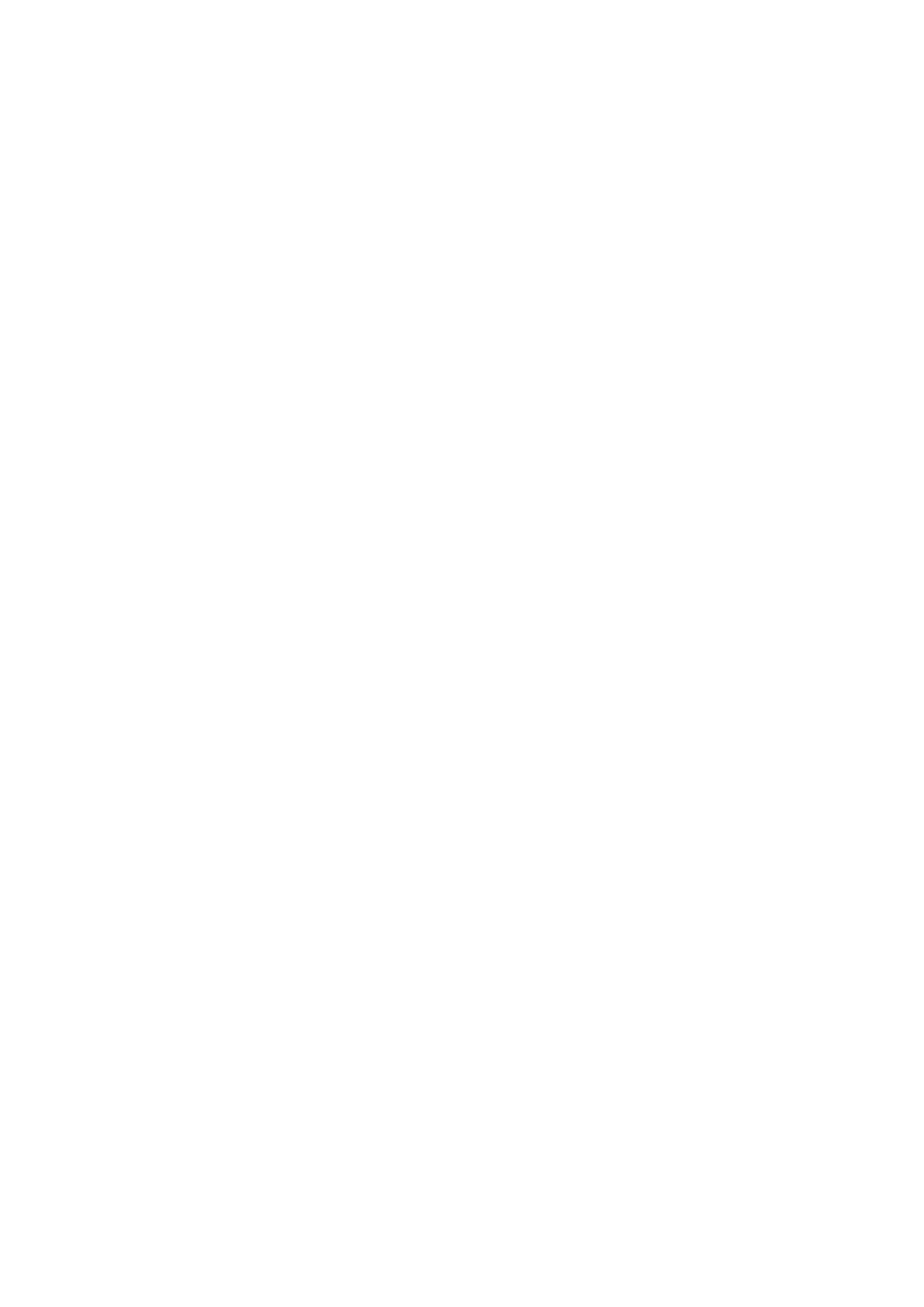#### Contents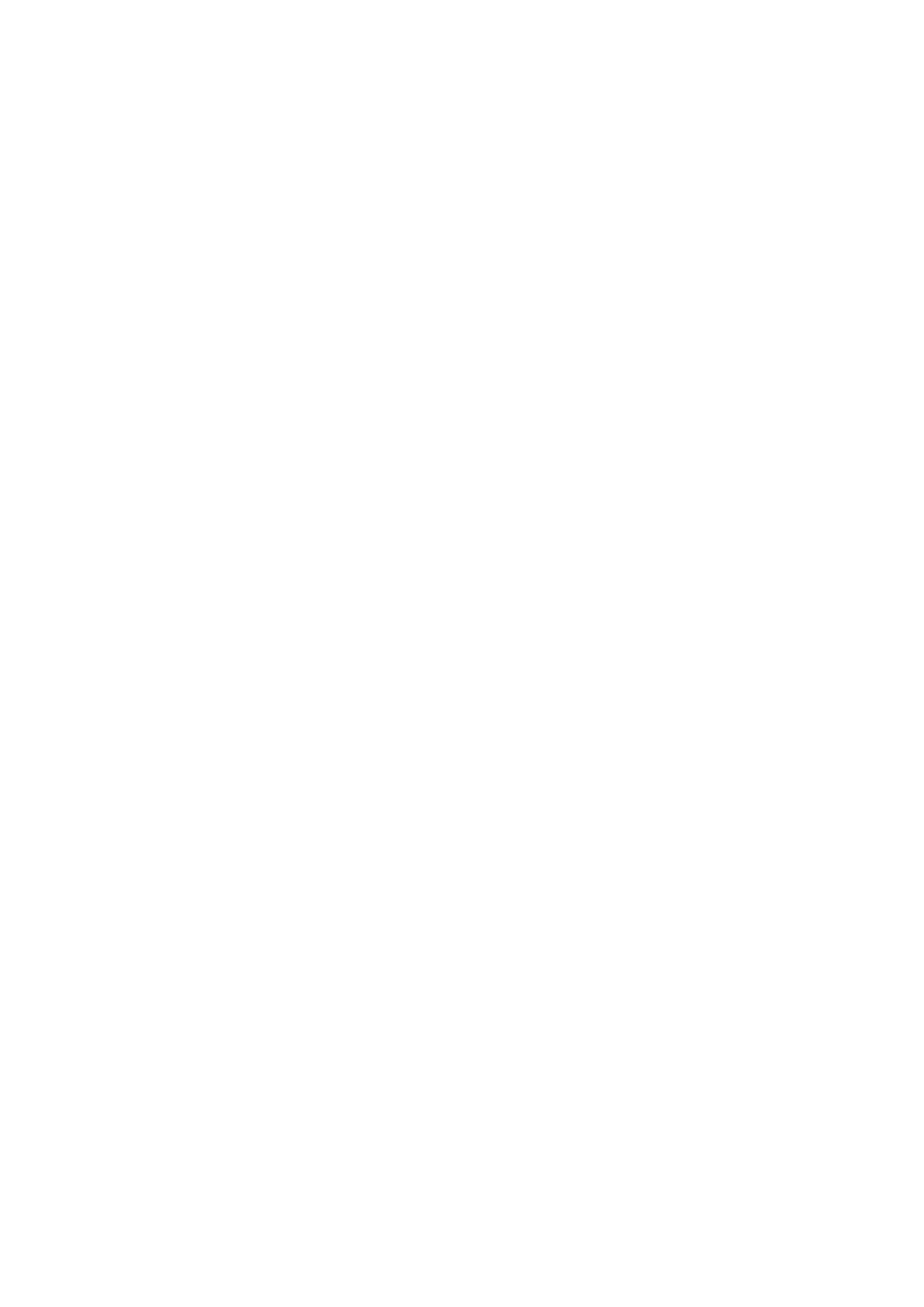# 1. INTRODUCTION

Despite the fact that the central role of the equity risk premium in financial economics has been understood for a long time among academics and practitioners, the estimation of it is a fairly new phenomenon, as Goetzmann and Ibbotson (2005) state. The first attempts to investigate the risk premium concentrated on the measurement of the historical risk premium. Those papers, including the seminal work by Mehra and Prescott (1985), observed the so-called equity premium puzzle, i.e. the historical risk premium is higher than predicted based on theoretical economic models. After the development of the CAPM, which relates the risk of a security and the expected return but requires the expected market risk premium as an input, the interest in expected, i.e. ex ante, risk premium has increased.

However, the practical application of CAPM is rather problematic. In principle, it is possible to estimate risk premium for the total equity market using e.g. valuation models, even if this is rather cumbersome. Probably an even more severe problem is the estimation of the beta, since usually estimation relies on historical data. The problem is that the beta changes over time as risk of the stocks changes. This problem has been observed in several studies and Fama and French (1992, 1993, 2004 and 2006) and Fernández (2004) for example find that the beta has hardly any predictive power with respect to stock returns. Actually, Fama and French (2004) state that 'the failure of the CAPM in empirical tests implies that most applications of the model are invalid'. Given this empirical evidence, the practical application of the CAPM is very difficult.

In addition to the CAPM, the current literature suggests several possible methods for the estimation of the expected risk premium of equity. The simplest way is to calculate the historical risk premium and assume that history will repeat itself. For example, Ibbotson and Chen (2003) find that the historical risk premium was around six percent during the period 1926–2000. Probably a more realistic approach would be to make a survey study where a question about the expected risk premium is asked from the professionals applying the risk premium in practice. One such is a survey by Graham and Harvey (2005), which finds that the CFO's mean expected market risk premium was 3.7 % in June 2005. A similar approach can be used to assess the risk premium of a particular stock.

An alternative way to measure equity risk premium is to derive it from the market prices of stocks. If the stock market is efficient, stock prices reflect the time value of money, including the risk premium, correctly. Thus, market prices contain investors' expectations of the risk premium. If the market is inefficient, the measure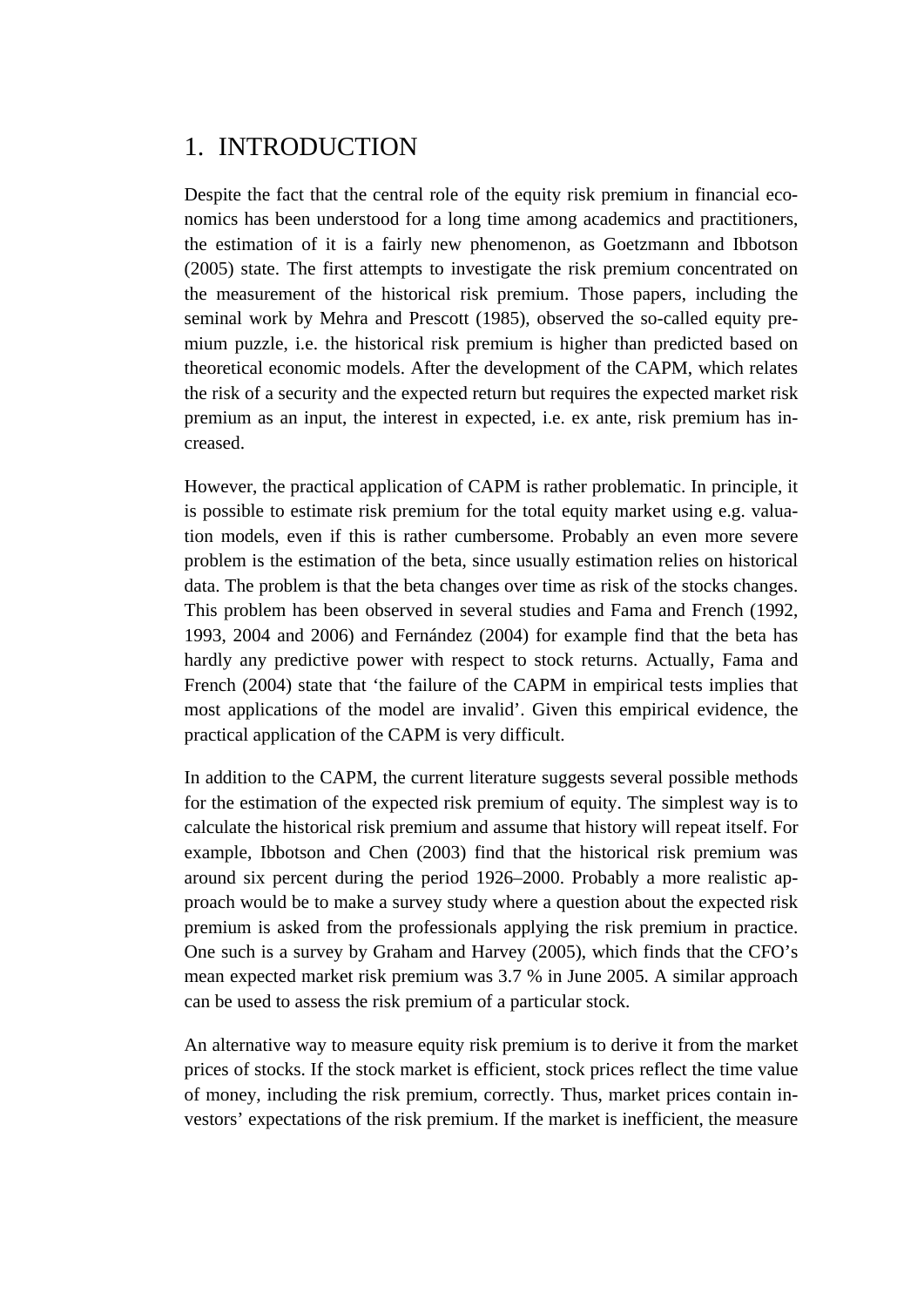<u>.</u>

is still the market expectation but differs from the unobservable correct risk premium.

In this approach, some equity valuation model is used to obtain the risk premium that can be regarded as the market's consensus view about the risk premium. The background of these methods is in the models that exploit market and financial data, such as growth forecasts, dividends, earnings and the required rate of return to value stocks. Alternatively, these models can be used to estimate the expected risk premium by plugging in stock price as a value and solving the required rate of return, which, in this case, is the market expectation of return. Probably the most famous of these models is Gordon's (1962) model. It defines the price of a stock as a function of current dividend payment, constant dividend growth rate and required rate of return. Alternatively, the risk premium of a stock is obtained by plugging in the market price of a stock and solving the required rate of return. For example, Claus and Thomas (2001) and Fama and French (2002) use this type of approach and find that the expected risk premium is around  $3\%$  in the U.S.<sup>1</sup> However, there is no consensus on how those models should be used and applied in practice to obtain the risk premium for a market or a stock, as Welch (2000) states.

The purpose of this paper is to tackle the problem stated by Welch (2000) by developing an application to estimate the risk premium of a stock by exploiting an explicit risk measure developed in the paper. We use very general mathematics, and the method makes it possible to use any expected earnings distribution, not only the exponential one. The method can be applied in practice by using earnings forecasts, the current price of the equity and the risk free rate of return. Given that earnings forecasts and stock prices are nowadays widely available, the method can be applied fairly easily to calculate the market's expected risk premium for an aggregate equity market or for a particular stock. This enables us, for example, to analyze changes of equity risk premium in real time, which is an important benefit for analysis.

The remainder of the paper is organized as follows. In the next section, the theoretical background is described. In Section 3, the Earn Back Period measure is derived. The measure of the equity risk premium is developed in Section 4. Section 5 assesses the properties of the measure developed in the previous section. Section 6 provides some practical examples. Section 7 concludes the paper.

<sup>1</sup> Luoma, Sahlström and Ruuhela (2006) have presented an algorithm for the calculation of exante equity risk premium. The method is based on the pay back method and is limited to stocks with a constant growth rate of earnings per share.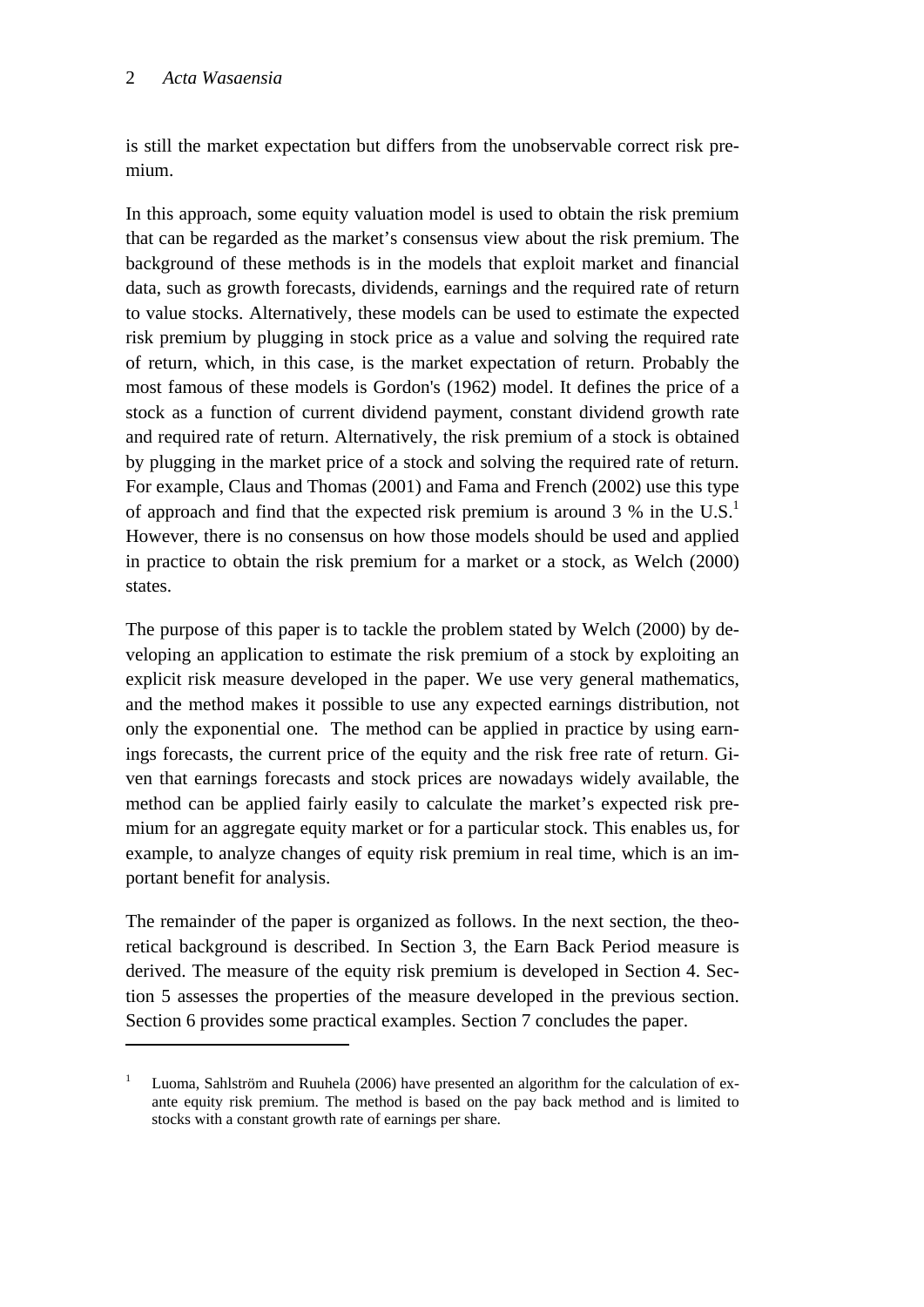# 2. THEORETICAL BACKGROUND

In capital budgeting, a commonly used method to evaluate real investments is the payback period. For example, Graham and Harvey (2001) survey 392 CFOs of U.S. companies and find that the payback period is among the most used methods. In particular, it is the most used method with NPV and IRR among the smallest companies. This is rather surprising, because finance textbooks usually warn about the shortcomings of the method. These shortcomings are that the payback ignores the time value of the money and cash flows after the payback period. However, McDonald (1998) notes, using option valuation theory, that the payback period can approximate optimal decision rules with risky investments. Similar results, using a different approach, have been reported by Boyle and Guthrie (2006). Moreover, the general use of payback period is probably due to its simple calculation and that it emphasizes the liquidity aspect of the investment which is consistent with the view that cash flows are more uncertain in the distant future.

We exploit the payback concept to evaluate stocks, i.e. we use expected earnings to define how many years it takes for a stock to earn back its share price. Even though this method still has the shortcoming of not taking cash flows (or earnings) after the payback period into account, it is not such a severe problem according to McDonald (1998) and Boyle and Guthrie (2006) since those cash flows are very uncertain. Moreover, the second shortcoming, time value of money, is taken into account since the stock market values shares so that the stock price reflects the time value of money.

In the case of a risky project and a risk free project, the risky project should have a shorter payback period to compensate for the higher risk. Generally speaking, a riskier project should have a shorter payback period. Similarly, in the case of two stocks, the riskier should have a shorter payback period. Using this basic logic and the fact that differences in growth rates are captured by earnings forecast, we show that the expected payback of stocks can be used as a risk measure and thus can be used to evaluate stocks.

We call the time needed to earn the whole stock price back, i.e. payback period, the *Earn Back Period* (*EBP*). It can be calculated using the current market price of stock and earnings forecasts. Thus the *EBP* is defined to be the expected number of years that a firm needs to earn an amount equal to the stock price.

To allow different types of applications and to keep our development of the concept general, we use continuous mathematics. Finally, a discrete case is included as a special case. Hence we will use an earnings inflow function  $f(t)$ . It gives the earnings inflow rate and has the property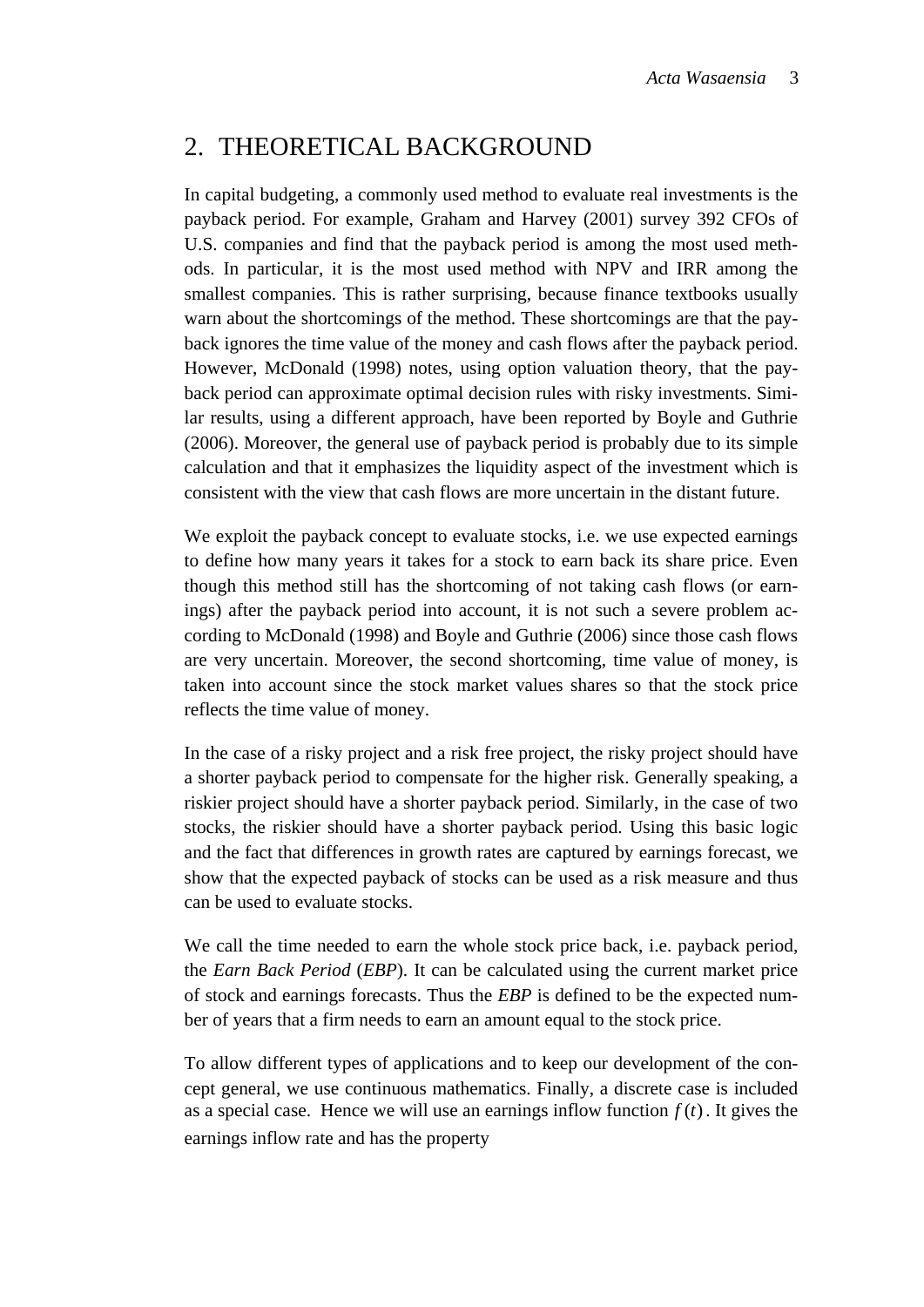$$
(1) \qquad \int_{n-1}^{n} f(t)dt = E_n
$$

where  $E_n$  are earnings per share in the year *n*.

Formally *EBP* is defined by the equation

$$
\int_{0}^{EBP} f(t)dt = P
$$

where

*EBP* = Earn Back Period,  $f(t) =$  earnings inflow,  $P =$  price of the stock at the beginning of the first year, i.e. current stock price.

*EBP* is a risk measure for the stock; riskier stocks have shorter Earn Bach Periods. The final risk measure for the stock we get by transformation

(3) 
$$
RM_i = EBP_f - EBP_i,
$$

where

 $RM_i$  = Risk Measure for a company i,  $EBP_f$  = Earn Back Period for risk free security,  $EBP_i =$ Earn Back Period for a security at hand.

A common definition of the risk premium, i.e. that the risk premium is the difference between an asset's expected rate of return and the risk free rate of return is an analogue with Equation (3). However, Equation (3) gives risk premium in years instead of per cents. *RM*<sub>i</sub> equals zero for a risk free security and increases as risk increases. Hence *RM* has better properties as a risk measure than *EBP*.  $RM<sub>i</sub>$  according to Equation (3), is a monotonic transformation of  $EBP<sub>i</sub>$ . Thus both measures give the same order of riskiness for stocks. For the sake of a lucid interpretation we prefer *EBP* over *RM*, and will use only *EBP* in remaining of the paper.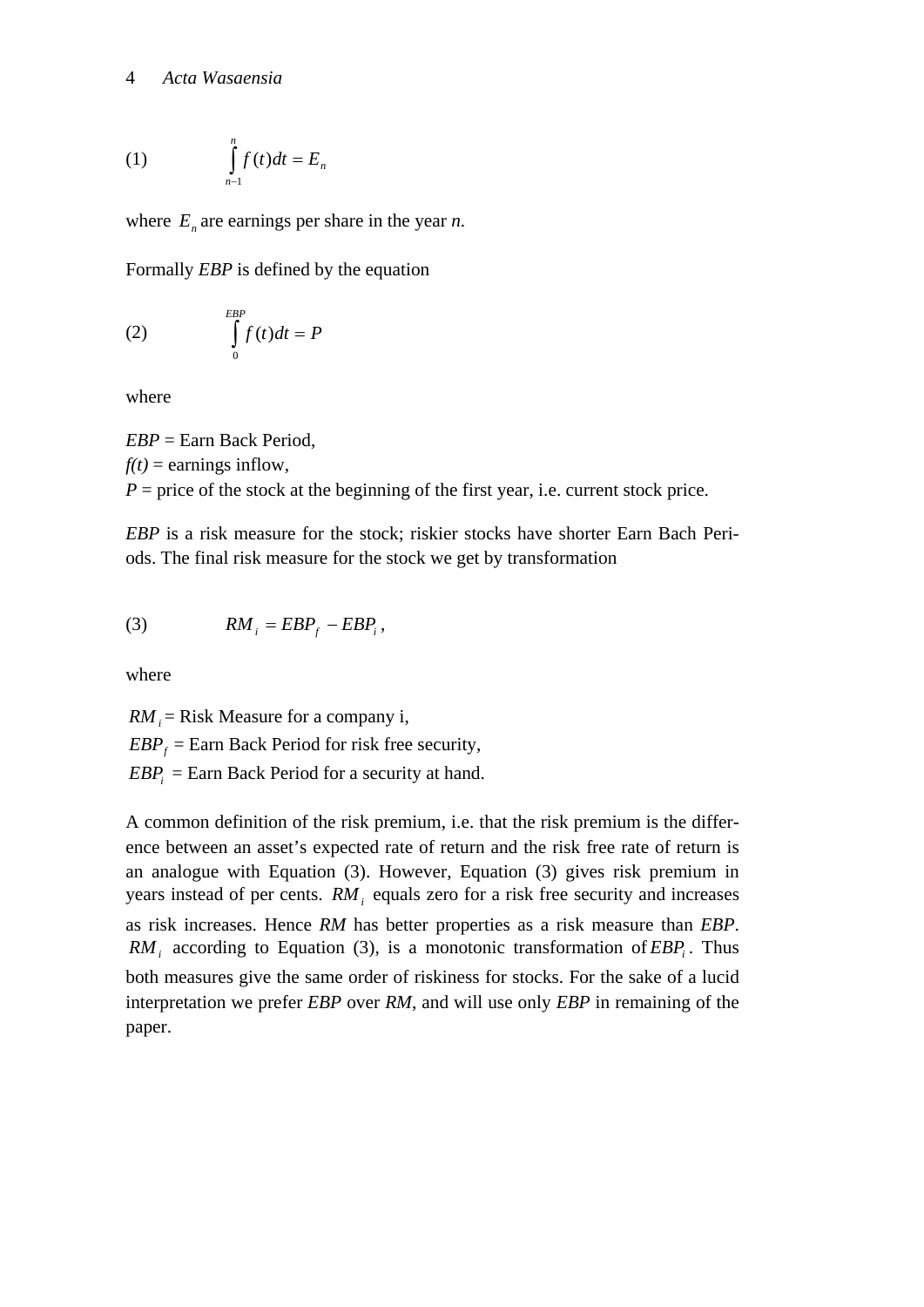#### 3. EARN BACK PERIOD

When forecasting future earnings, it is common to estimate the few first years  $E_1, \ldots, E_n$  individually, because they may be exceptional and not follow any certain growth rate. Earnings after the period *n* are usually estimated by some growth function, mostly by an exponential growth function. Thus *EBP* may be calculated by an equation

(4) 
$$
\sum_{1}^{n} E_{t} + \int_{n}^{EBP} f(t)dt = P
$$

Under the assumption of exponential growth, the second term of Equation (4) is defined as follows:

$$
(5) \t f(t) = ae^{bt}
$$

For practical usability, a constant percentage growth rate, *b,* is probably the most suitable. If some other form than exponential growth rate function is needed, then  $f(t)$  in Equation (4) is replaced by the function in question. Hence the method is completely general.

The solution of *EBP* from Equation (4) using the growth rate function (5) is

(6) 
$$
EBP = n + \frac{1}{b} \ln[\frac{e^b - 1}{E_{n+1}}(P - \sum_{1}^{n} E_t) + 1]
$$

Year  $n+1$  is usually called a normalized year by analysts, because  $E_{n+1}$  and estimated growth rate *b* are used for the calculation of expected earnings for years from the year  $n+1$  and to infinity. The years  $1,2,...,n$  are usually estimated separately.

It is to be noted that with this formula (6) we can already rank stocks according to their risk. The smaller the *EBP,* the riskier the stock in the market's view.

We will now consider Earn Back Period in three important special cases:

- 1. earnings are constant over the years
- 2. earnings grow with a constant percentage rate and
- 3. a security is risk free.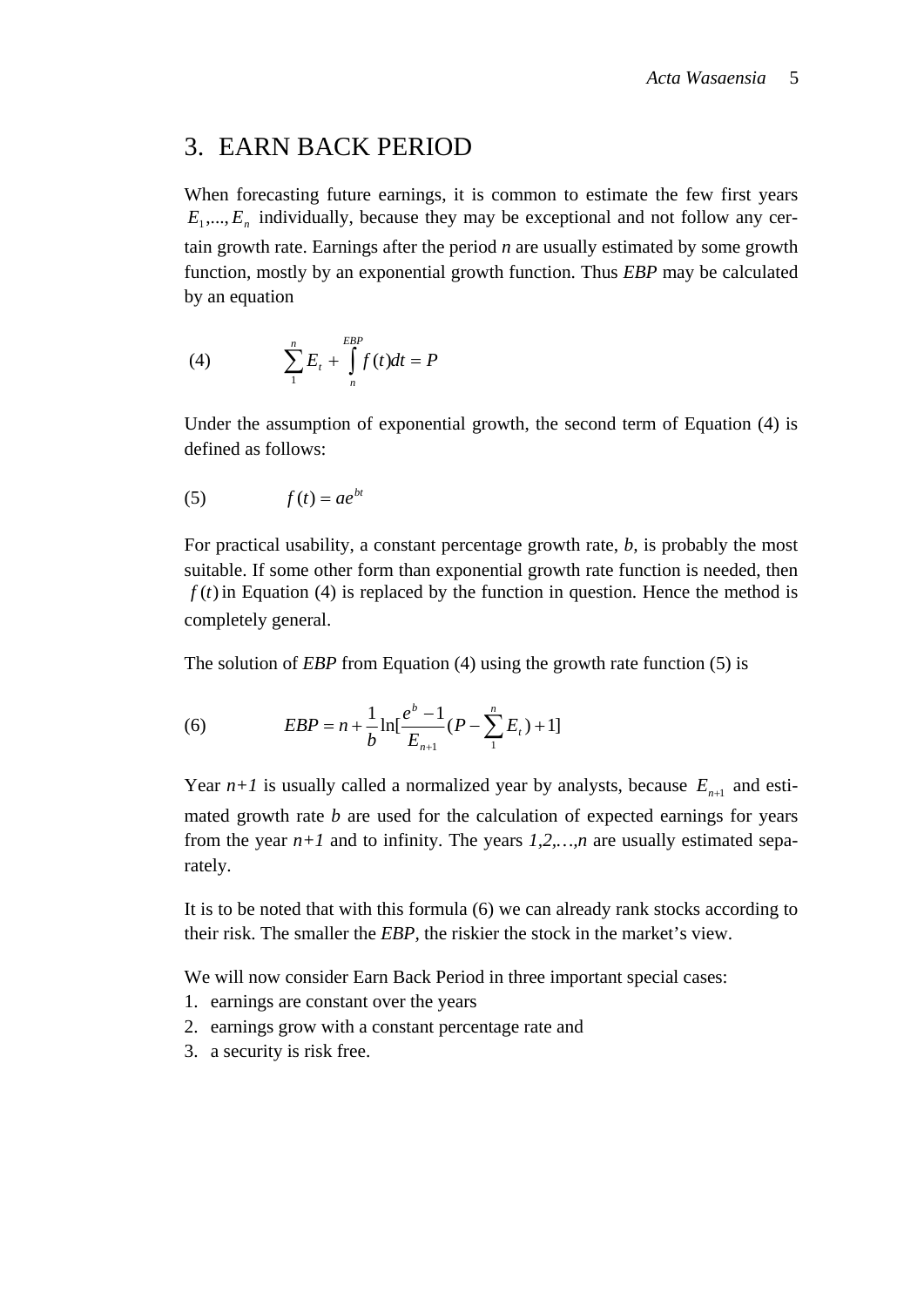The first point means a constant earnings inflow, i.e.  $b = 0$  or  $f(t) = a$ . From Equation (2) we have

$$
(7) \qquad \int_{0}^{EBP} a dt = P
$$

Simple calculation gives

$$
EBP = \frac{P}{a}
$$

But according to Equation (1) we get

(8) 
$$
E = \int_{n-1}^{n} a dt = a
$$

Hence in the case with the constant earnings we get a well known implementation

$$
(9) \tEBP = \frac{P}{E}
$$

Earn Back Period is simply the *P/E* ratio for firms with the constant earnings. The *P/E* ratio is probably the most used method for equity valuation and comparison on the stock market. It is also well known that there are difficulties in using the *P/E* ratio for growing companies since the ratio does not take into account different growth rates.

The second special case analyzed is that the growth rate of earnings is positive and constant. This leads to the following growth function, as we have already pointed out above:

$$
(10) \t\t f(t) = ae^{bt}
$$

The parameter *b* in the earnings function is a growth parameter (compound growth rate) and the parameter *a* is a size parameter and it is dependent on the company's size. Again using Equations (2) and (10) we get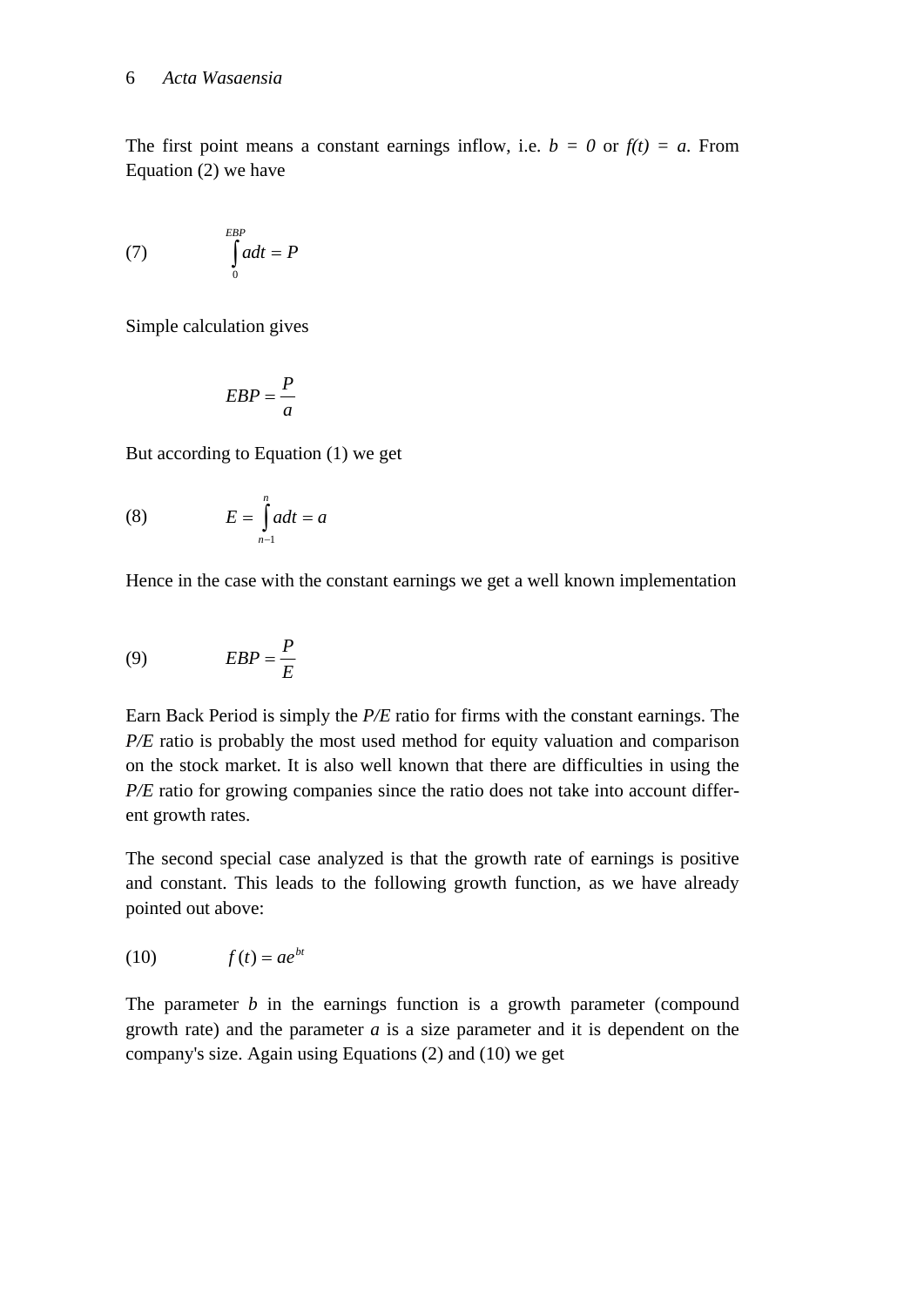(11) 
$$
EBP = \frac{\ln(1 + \frac{b}{a}P)}{b}
$$

We want to exclude the unillustrative size parameter *a* by replacing it with the solution from

$$
E_1 = \int_{o}^{1} a e^{bt} dt
$$

and dropping a subscript.

(12) 
$$
EBP = \frac{\ln[1 + (e^{b} - 1)\frac{P}{E}]}{b}
$$

We can also get this equation as a special case from Equation (6) by defining  $n =$ 0. In that case the sum in the equation disappears. Furthermore,  $E_{n+1}$  is substituted by  $E<sup>2</sup>$ 

So far we have consistently used continuous mathematics and its notations. In the following a discrete interest rate and discrete growth rate are used because they are used in practical applications. The relationship between the compound interest (or growth) rate *b* and the respective discrete interest (or growth) rate *r* is as follows,

(13) 
$$
b = \ln(1+r)
$$
 or  $e^b = 1+r$ 

These equations will be used when continuous mathematics is applied in practice. They will be used in the third special *EBP* case. In point of fact, the third case is included in the second case, because interest payments are reinvested every year. Using equation

$$
(14) \qquad E_1 = E = r_f P,
$$

1

where  $r_f$  is (usual or discrete) interest rate for risk free asset, and using the latter of Equations (13) for risk free interest rate and Equation (12) we get *Earn Back Period* for the risk free security

<sup>2</sup> In Luoma and Ruuhela (2001) a discrete analogue for Equation (12) is presented.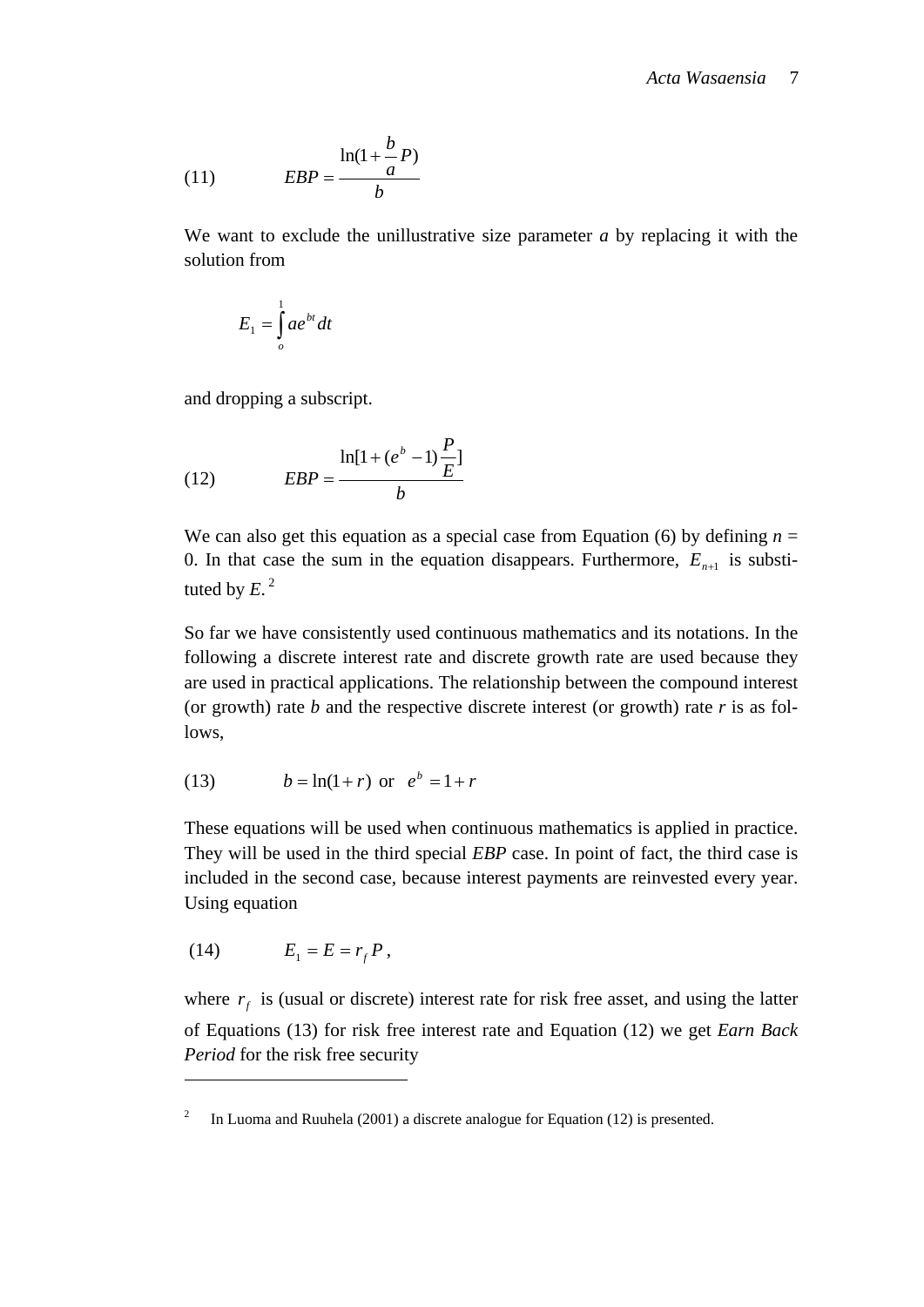$$
(15) \t\t\t\tEBPf = \frac{\ln 2}{b_f}
$$

where  $b_f$  is a compound risk free interest rate. The same in discrete form is as follows:

$$
(16) \t\t\t\t\tEBPf = \frac{\ln 2}{\ln(1 + r_f)}
$$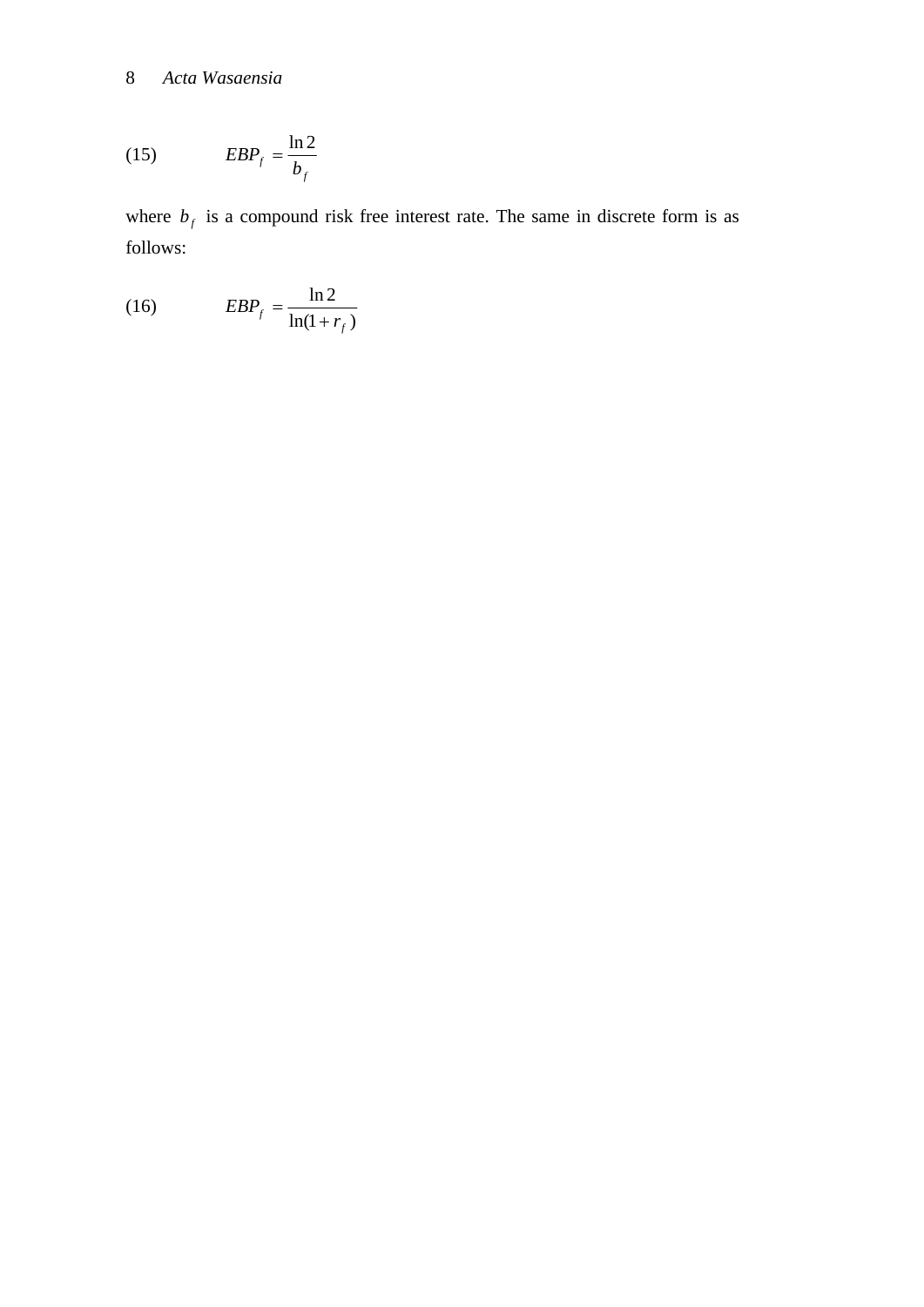### 4. EQUITY RISK PREMIUM

A stock's risk premium can be derived by utilizing the property of the *EBP* that differences in *EBP* are due to differences in risk. To obtain a stock's risk premium we can solve the *EBP* for a stock and calculate, according to the definition of the risk premium ( $\Delta r$ ), how much must be added to  $r_f$  in Equation (16) so that  $EBP_f$ becomes equal to the *EBP* of the stock in question, i.e. we have to solve an equation with respect to Δ*r* :

$$
(17) \t\t\t\tEBP = \frac{\ln 2}{\ln(1 + r_f + \Delta r)}
$$

The solution for the risk premium is

(18) 
$$
\Delta r = \exp(\frac{\ln 2}{EBP}) - 1 - r_f
$$

The equation shows that the risk premium decreases steadily as the *EBP* increases, i.e. the risk premium is a monotonic transformation of the *EBP.* Equation (6) is a general formula to calculate *EBP*. Thus, we can calculate equity risk premium with Equation (18) in every case when it is possible to calculate Earn Back Period *(EBP)*.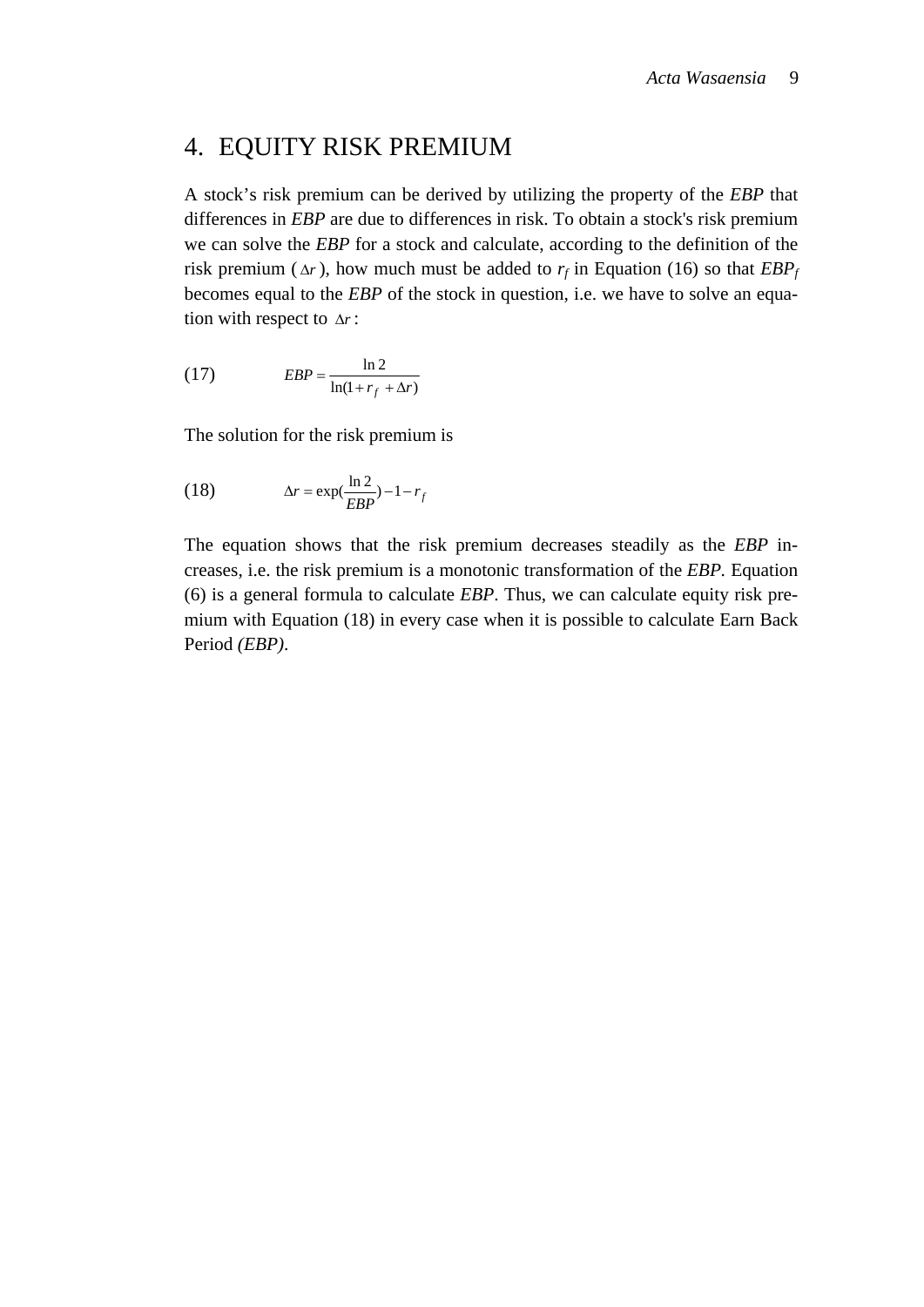## 5. ASSESSMENT OF THE MODEL

In the future, the validity and reliability of our measure of the equity risk premium should be empirically tested. However, we can make some assessments from a theoretical point of view. In this way we can detect possible inconsistencies and point out logical consistencies.

To consider consistency we want to see if the impacts of different factors in the model are logical. We solve Equation (6) with respect to the price using Equation (17) and obtain

(19) 
$$
P = \frac{E_{n+1}}{e^b - 1} \{ \exp[b(\frac{\ln 2}{\ln(1 + r_f + \Delta r)} - n)] - 1 \} + \sum_{1}^{n} E_t
$$

Contributing factors for the price are

 $E_1, ..., E_n, E_{n+1}$  = earnings from  $n+1$  first forecasting periods,  $b =$  growth rate of the earnings  $E_{n+1}, E_{n+2}, ...$  $r_f$  = risk free interest rate and

 $\Delta r$  = equity risk premium.

1

Based on basic theories in finance the following properties have to hold for our measure:

- positive relationship between earnings and price
- negative relationship between the risk free rate of interest and price
- negative relationship between the risk premium and price
- positive relationship between the growth rate and price.

According to Equation (19) all claims except the last one are apparently correct. However, it can be shown that the increase of growth rate of earnings also increases the price of stock on all practical levels of earnings growth rate<sup>3</sup>. When considering the impact of the variables on the price we should not forget that, in practice, variables also have indirect impacts. For example, if a current earnings

<sup>3</sup> If growth rate of earnings rise, so does price except under conditions when the sum of risk free interest rate and equity risk premium equals 100 per cent or more, which case is in practice infeasible. We thank Dr. Matti Laaksonen of the University of Vaasa for the mathematical proof.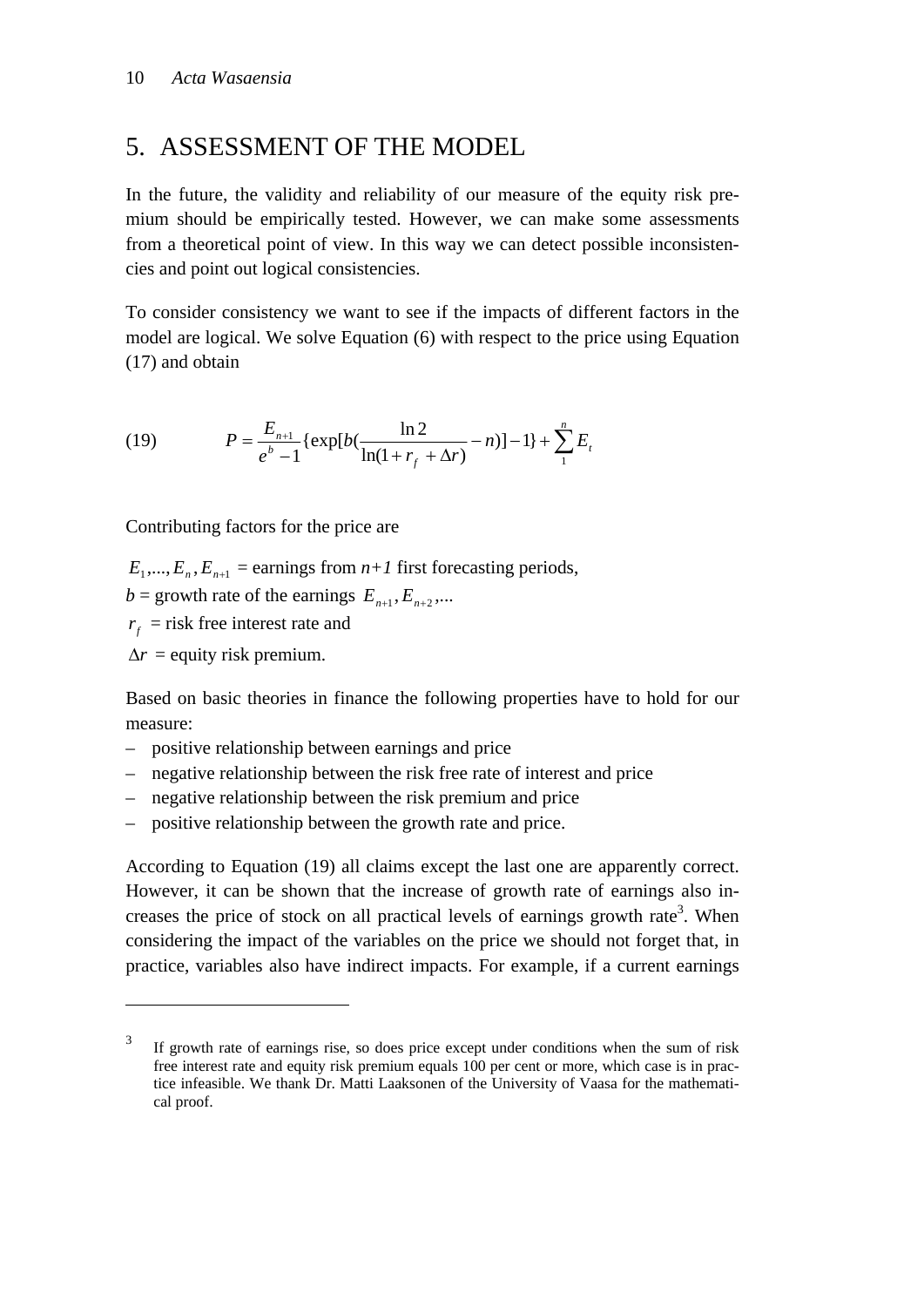variable increases, other variables, e.g. earnings growth rate may also change, having influence on the price. Thus, if we consider one variable at a time and only a direct impact we get just a limit for the price change. For example, suppose that an interest level decreases. It means that the price increases. Substituting a new interest rate  $r_f$  into Equation (19) but keeping other variables unchanged we obtain the minimum value for the new price.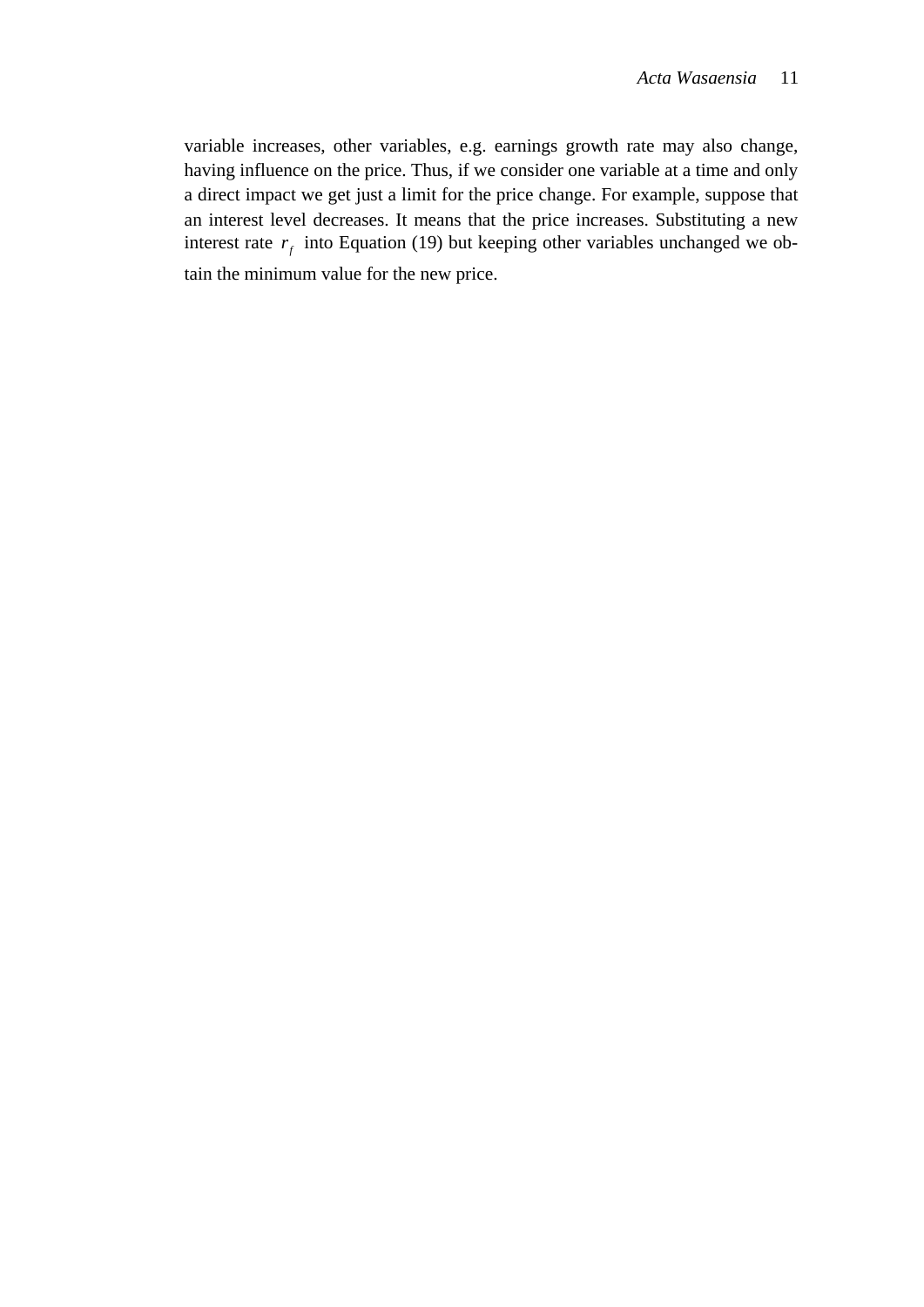## 6. AN EXAMPLE OF THE APPLICATION

As an example we take Motorola. Its consensus estimates from September 12, 2006 are obtained from the data file of Thomson Financial. They are as follows.

| Year | EPS  | Div/Share | ROE%  |
|------|------|-----------|-------|
| 2007 | 1.33 | 0.17      | 18.29 |
| 2008 | 1.52 | 0.17      | 16.17 |
| 2009 | 1.80 |           |       |

where

 $EPS =$  earnings per share, Div/Share = dividend per share,  $ROE% = return on equity.$ 

The stock price was \$23.97 and the risk free interest rate used 5 %. Using these numbers we estimated growth rate with the equation

(20) 
$$
(EPS_{08} - Div_{08})ROE_{08} / EPS_{08}
$$

and obtained 14.4%. Using the estimated growth rate we can estimate EPS for every year in the future starting from 2009. Moreover, the Earn Back Period can be calculated with Equation (6), using Transformation (13). Finally Equation (18) yields the risk premium 2.69 %. It is presumably lower than the risk premium for the whole market. In practice, changes in risk premiums over time are especially interesting.

In further analysis, we can use Equation (19) to estimate the minimum impact on price when some of the factors of the risk premium change. In the following, there are some examples of changes in price when a factor changes, ceteris paribus.

|               | Change of the factor  | Change of the price |
|---------------|-----------------------|---------------------|
| Interest rate | 0.25 percentage units | $-5.3\%$            |
| Growth rate   | 1 percentage units    | 2.9%                |
| EPS year 07   | 10 per cent           | 0.6%                |
| EPS year 08   | 10 per cent           | 0.6%                |
| EPS year 09   | 10 per cent           | 8.8%                |
| Risk premium  | 0.5 percentage units  | 10.0%               |
|               |                       |                     |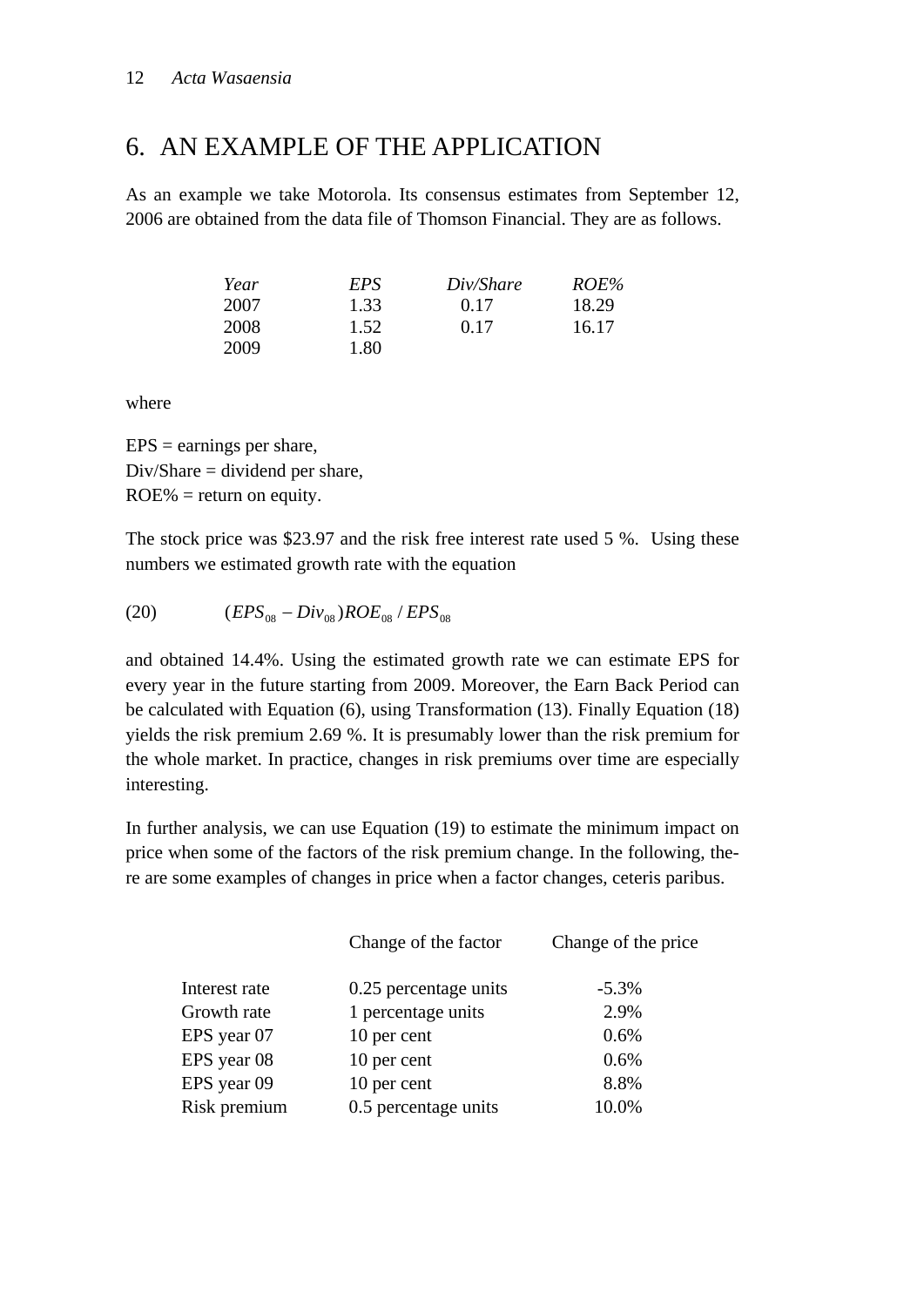Based on the above, we can make some interesting observations. Minimum change in price is a decrease of 5.3 % for an increase of twenty five points in the interest rate. Thus, it is no wonder that investors, not only Motorola owners, follow changes in interest rates very closely. The most sensitive of EPS values is the last one, because it is the basis for the calculation for all future EPS estimates. Risk premium and interest rate changes have the same (and fairly big) influence on price. This means that overall market sentiment is an important factor in determining the price.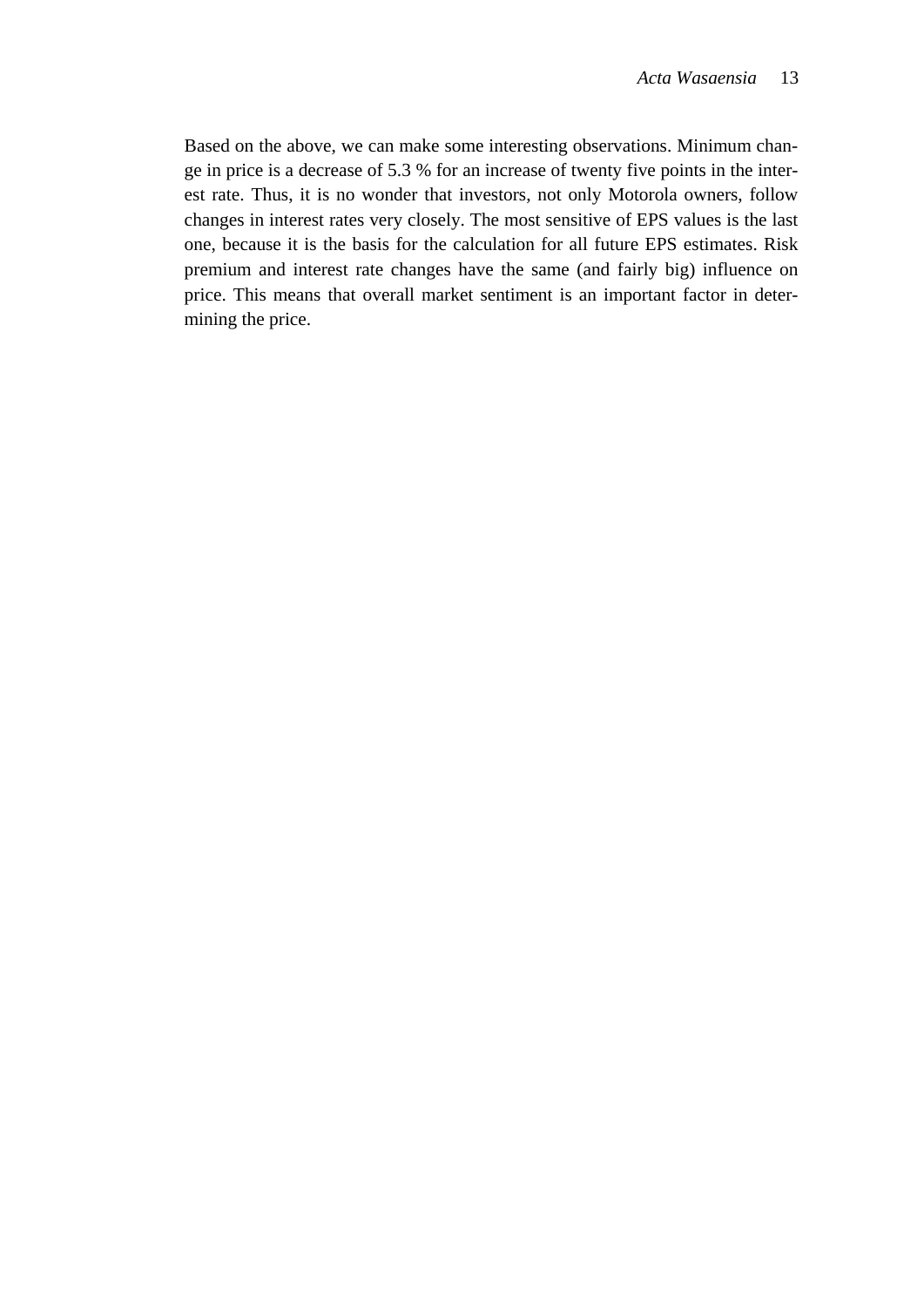# 7. CONCLUSIONS

Even though the estimation of the expected equity risk premium has gained some attention in recent literature (see e.g. Kocherlakota 1996, Claus and Thomas 2001 and Fama and French 2002), there is no consensus on how the models used in the estimation should be applied in practice, as Welch (2000) states. The purpose of this paper is to address the problem stated by Welch (2000). Thus in paper, we develop an application to estimate the risk premium of a stock or whole stock market by exploiting the risk measure developed in this paper. The method can define the risk premium as a function of earnings forecasts, the current price of the equity and risk free rate of return. Thus it is easy to apply in practice to obtain the ex ante risk premium.

From the practical point of view, the method developed is especially suitable as a tool for analysts in their everyday work. The method developed can be used to make different kinds of comparisons since the risk premium measure has the same meaning, for example, across countries and industries. Investors can use the risk premium to optimize international diversification by calculating risk premiums across countries and comparing their riskiness. This means that those countries that give the highest risk premium per unit of risk are the most promising. A similar type of analysis can be conducted to compare industries and single stocks. As future research, the performance of the risk premium measure should be investigated in a context similar to that in which the beta of CAPM has been tested, for example, by Fama and French (1992) and Lakonishok, Shleifer and Vishny (1994).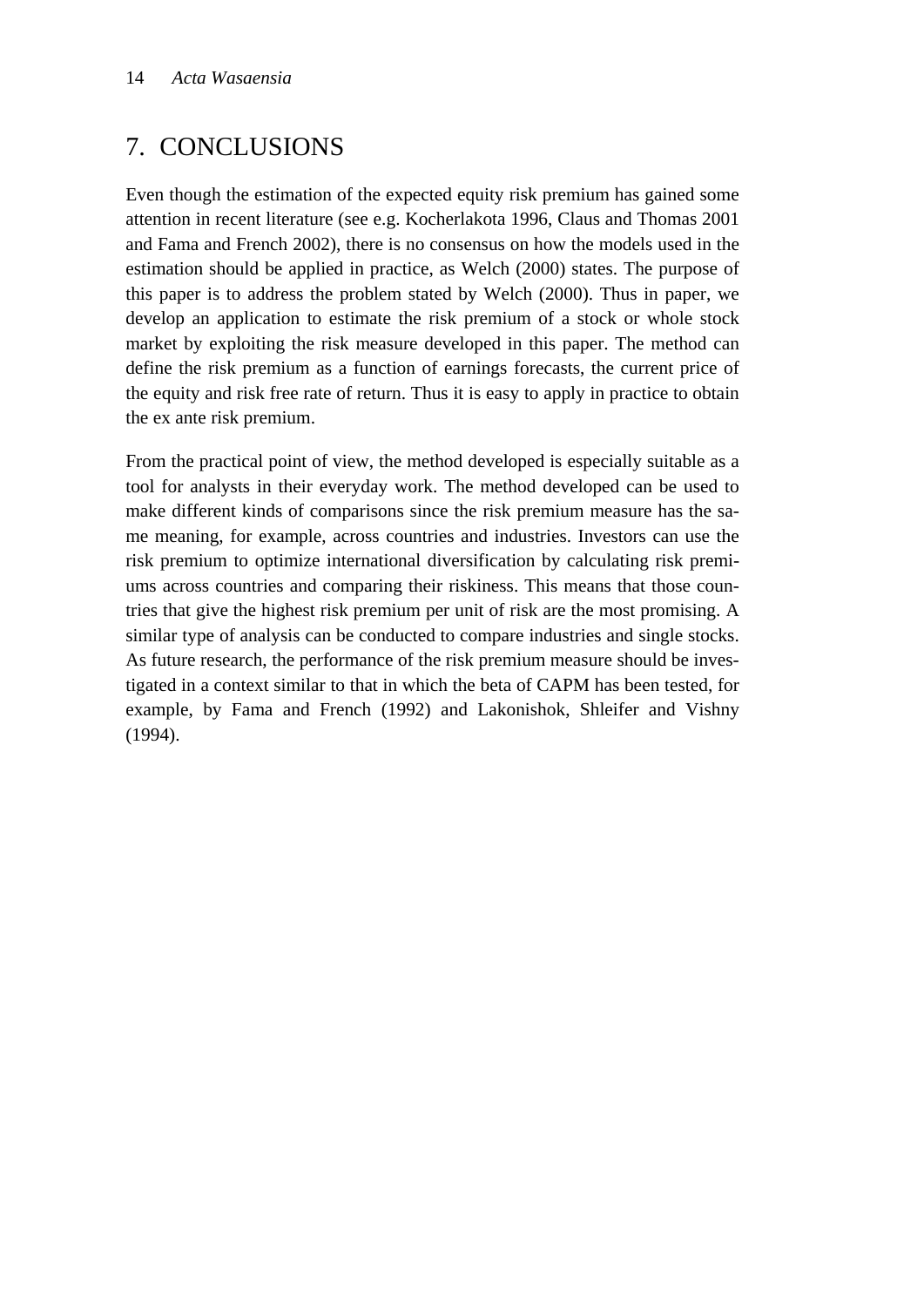#### REFERENCES

Boyle, G. & Guthrie, G. (2006). Payback without apology. *Accounting and Finance* 46, 1–10.

Claus, J. & Thomas, J. (2001). Equity premia as low as three percent? Evidence from analysts' earnings forecasts for domestic and international stock markets. *Journal of Finance* 56, 1629–1666.

Fama, E.F. & French, K.R. (1992). The cross-section of expected stock returns. Journal of Finance, 47, 427–465.

Fama, E.F. & French, K.R. (1993). Common risk factors in the returns on stocks and bonds. *Journal of Financial Economics* 33, 3–56.

Fama, E.F. & French, K.R. (2002). The equity premium. *Journal of Finance* 57, 637–659.

Fama, E.F. & French, K.R. (2004). The asset pricing model: theory and evidence. *Journal of Economic Perspectives* 18, 25–46.

Fama, E.F. & French, K.R. (2006). The value premium and the CAPM. *Journal of Finance* 61, 2163–2185.

Fernández, Pablo (2004). *Are Calculated Betas Worth for Anything?* http://ssrn.com/abstract=504565.

Goetzmann, W.N. & Ibbotson, R.G. (2005). History and the equity risk premium. *Yale ICF Working Paper* No. 05-04.

Gordon, M. (1962). *The Investment Financing and Valuation of the Corporation*. Irwin, Homewood, IL.

Graham, J.R. & Harvey, C.R. (2001) The theory and practice of corporate finance: evidence from the field. *Journal of Financial Economics* 60, 187–243.

Graham, J.R. & Harvey, C.R. (2005). *The Equity Risk Premium in June 2005: Evidence from the Global CFO Outlook Survey,* http://ssrn.com/abstract=743129.

Ibbotson, R. & Chen, P. (2003). Long-run stock returns: participating in the real economy. *Financial Analysts Journal* 59, 88–98.

Kocherlakota, N.R. (1996). The equity premium: it's still a puzzle. *Journal of Economic Literature* 34, 42–71.